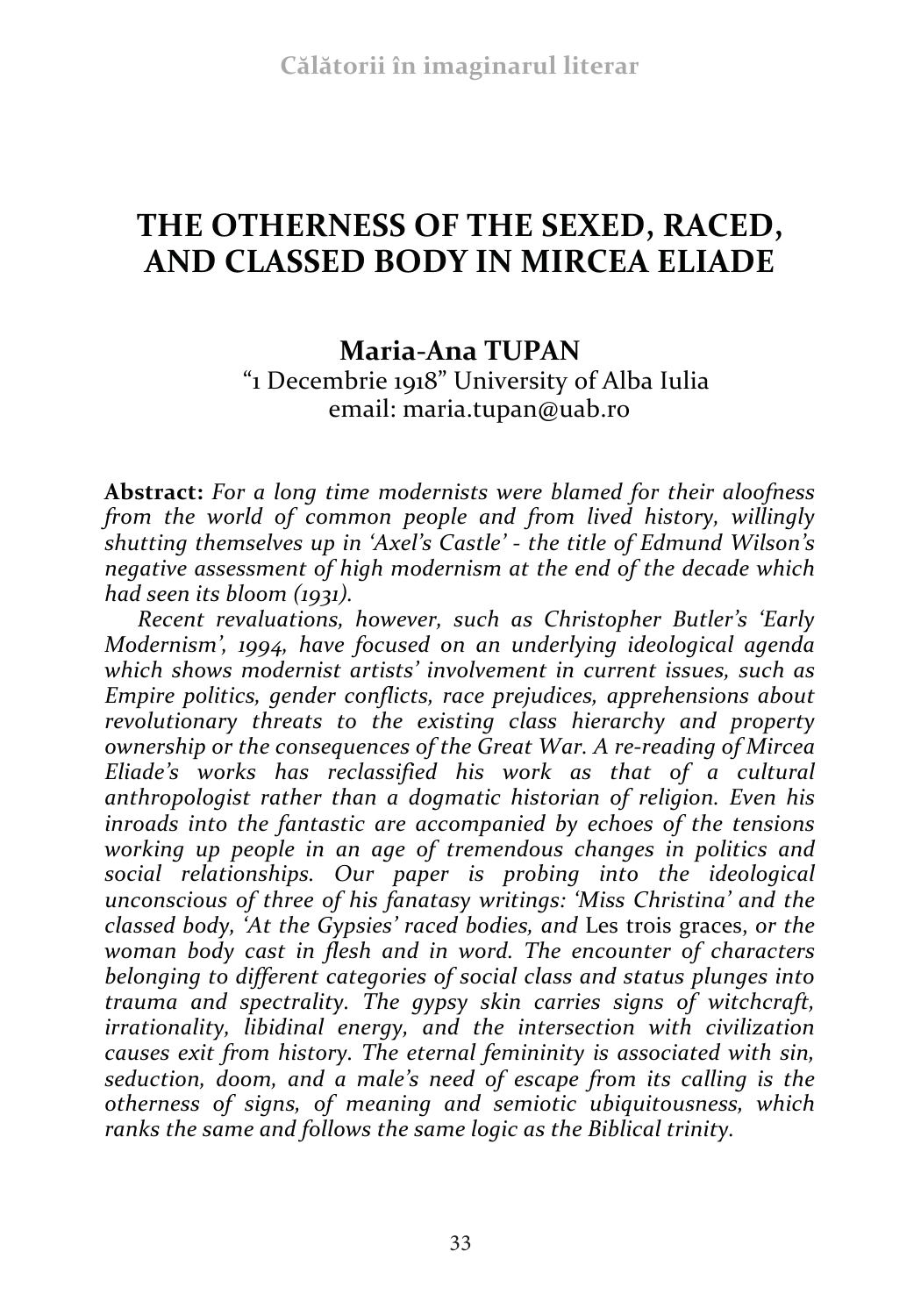**Keywords:** Mircea Eliade; modernist fantasy; identity studies; poetics of otherness; critique of representation.

Characteristic of the early  $21<sup>st</sup>$  century is the proliferation of concepts and schools of theory on poetics and aesthetics. In the earlier halt of the last century there was a modernist cult of form, of art for its own sake– even if an increasing number of revisions enroll canonical figures, such as Conrad, Forster, Joyce and Woolf, let alone Waugh, Huxley, Auden and Orwell, among the subtlest anthropologists and social critics of late modernity. The post-war era knew a shift from aestheticist to semiotic poetics, which after the turn of the century exploded into an uncontrollable map of offshoots. We speak now of a poetics of space, a poetics of the novel, of the plot, of being, of the press, or even of "unnatural narrative" ... Relational poetics (which emphasizes collective modes of art production and distribution, and is socially oriented) has already earned itself a wellestablished niche on the map of contemporary critical theory, probably due to its frequent appeals to social or cultural anthropology.

No wonder if, in this motley landscape, we come upon what Jonathan Hart calls "poetics of otherness" (Hart 2015: web). Its definition is etymologically derived from the Sanskrit *– tara*, an Indo-European suffix expressing the differences between two things in terms of location. The author will study the making of words, language, in light of a poetics of space (of here and now) and a poetics of time, of now and then, otherness referring to the "hiddenness of place and the unknown of the future".

The conclusion is that there is a part of language woven into text which lies outside the area perceived as other, that othering, therefore, being a question of deictics.

The meaning of otherness adopted here is closer to Lacan's theory thereof in the Seminar XIV, "Logic of the Phantasm" (also translated as "The Logic of Fantasy"). Lacan considers that "the Other […] is eliminated "qua closed and unified field":

What is this Other, the big one, there, with a capital O? What is its substance? Huh?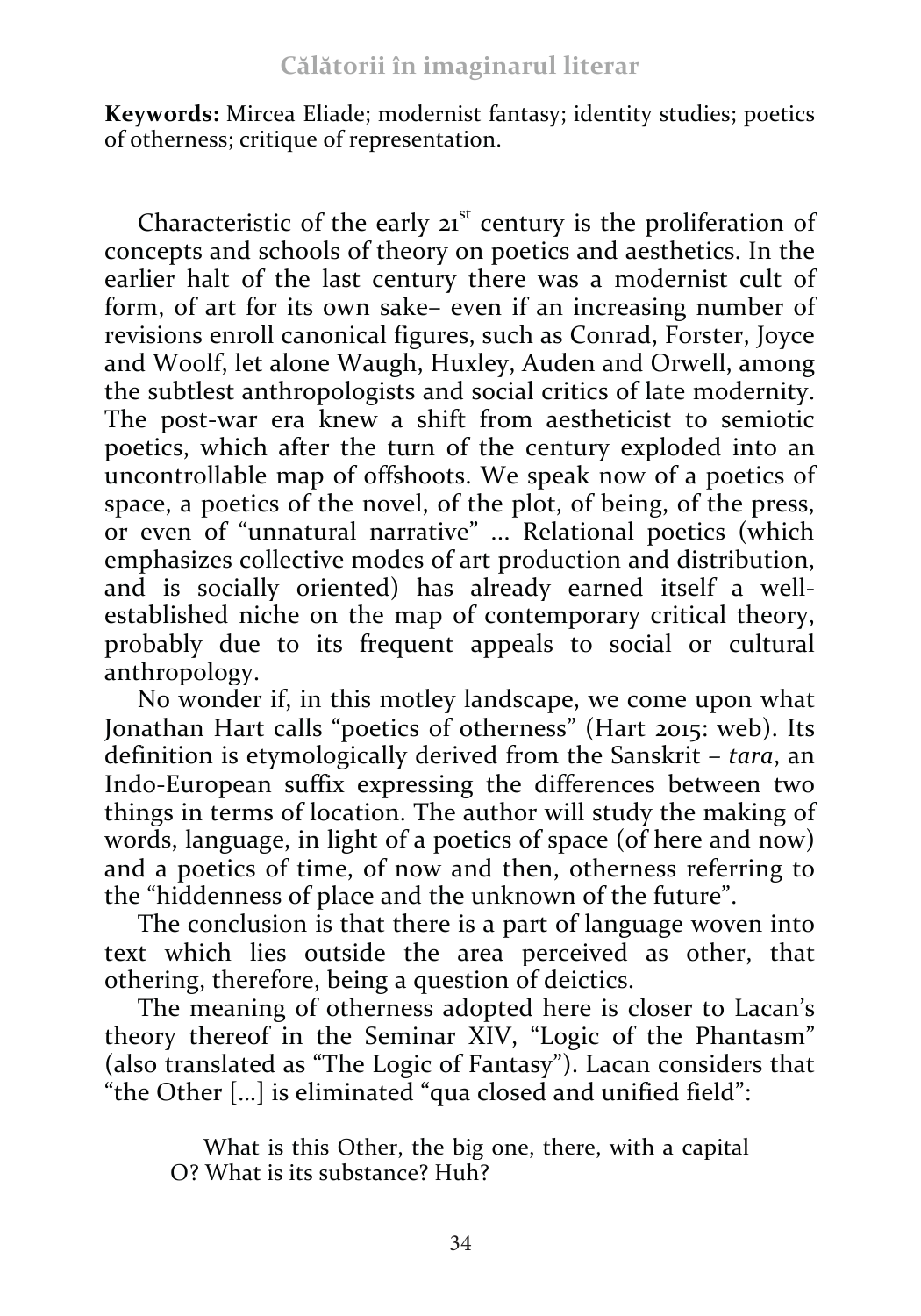I allowed myself to say - for in truth, even though in truth, you must believe that I allow myself to say it less and less, because one no longer hears, anyway, I no longer hear: it no longer comes to my ears - I allowed myself to say, for a time, that I camouflaged under this locus of the Other, what is called agreeably and, after all, why not, the spirit. The trouble is that it is false.

The Other, when all is said and done, and if you have not already guessed it, the Other here, as it is written, is the body! (Lacan 1966-67: 129).

The other is not the spirit reified in language, but the body inscripted by the intersubjective order of discourse, the Law of the Father, a normative language whose letter is written in the unconscious. It is only the pre-linguistic human being that cherishes illusions of autonomy while contemplating their body in the mirror. After joining the discourse community, one's own body and any other body is written over by anthropological narratives, ideological stereotypes, cultural constructs, etc. This seems to have been the philosophy behind Mircea Eliade's representations of the body in three of his stories written according to generic scripts of fantasy or even science-fiction.

Unlike the romantics' utopia of a Universal Spirit informing individual souls like an all-inclusive monad, although with them the prioritization of the subject over the other was rather the case, modernists exchange, under the influence of physiological psychology, Hegelian universality with Jamesian multiplied versions of the self as perceived by social others with whom they interact. Or,<br>as Nicolas Bourriaud comments on Gombrowitz's as Nicolas Bourriaud comments *Ferdydurke*,

"This form comes about in the borderline area where the individual struggles with the Other, so as to subject him to what he deems to be his 'being'. So, for Gombrowicz, our 'form' is merely a relational property, linking us with those who reify us by the way they see us, to borrow a Sartrian terminology. When the individual thinks he is casting an objective eye upon himself, he is, in the final analysis, contemplating nothing other than the result of perpetual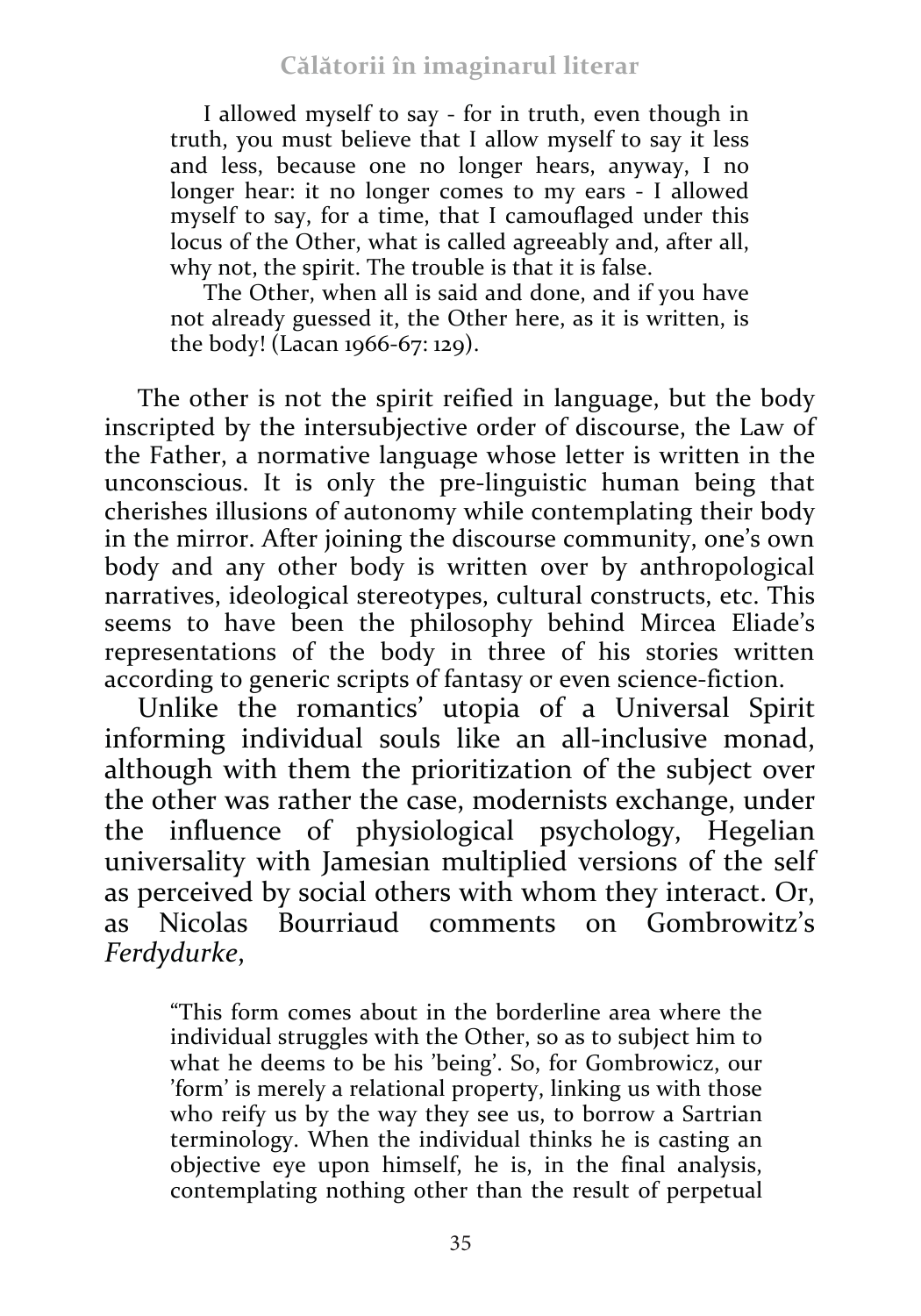transactions with the subjectivity of others" (Bourriaud, 2002).

For Machado, for instance, the Narcissus figure of the self contemplating itself is replaced with a reified version of the self as a site of the encounter of the self and the other, of the one objectified in a body which is to be read, and the other reading that body and being read in its turn:

Antonio Machado *Dedicated to Jose Ortega y Gasset* I The eye you see is not an eye because you see it; it is an eye because it sees you. II To talk with someone, ask a question first, then — listen. III Narcissism/is an ugly fault,/ and now it's a boring fault too// But look in your mirror for the other one,/ the other one who walks by your side.//  $V$ Between living and dreaming there is a third thing. Guess it. VI This Narcissus of ours can't see his face in the mirror because he has become the mirror

The third one who walks by your side is also mentioned in T.S. Eliot's *The Waste Land,* identified with Jesus on the way to Emmaus. Christ's body in this passage is post-apocalyptic, purified, but semiotic: the signs of crucifixion on his body are the only hints he offers to his disciples' recognition. Between the ideal realm of dream, and the factual reality, there is this third ontological level: the symbolical.

The body displayed for reading may thus be removed from actuality, its existence being relegated to a realm of fantasy as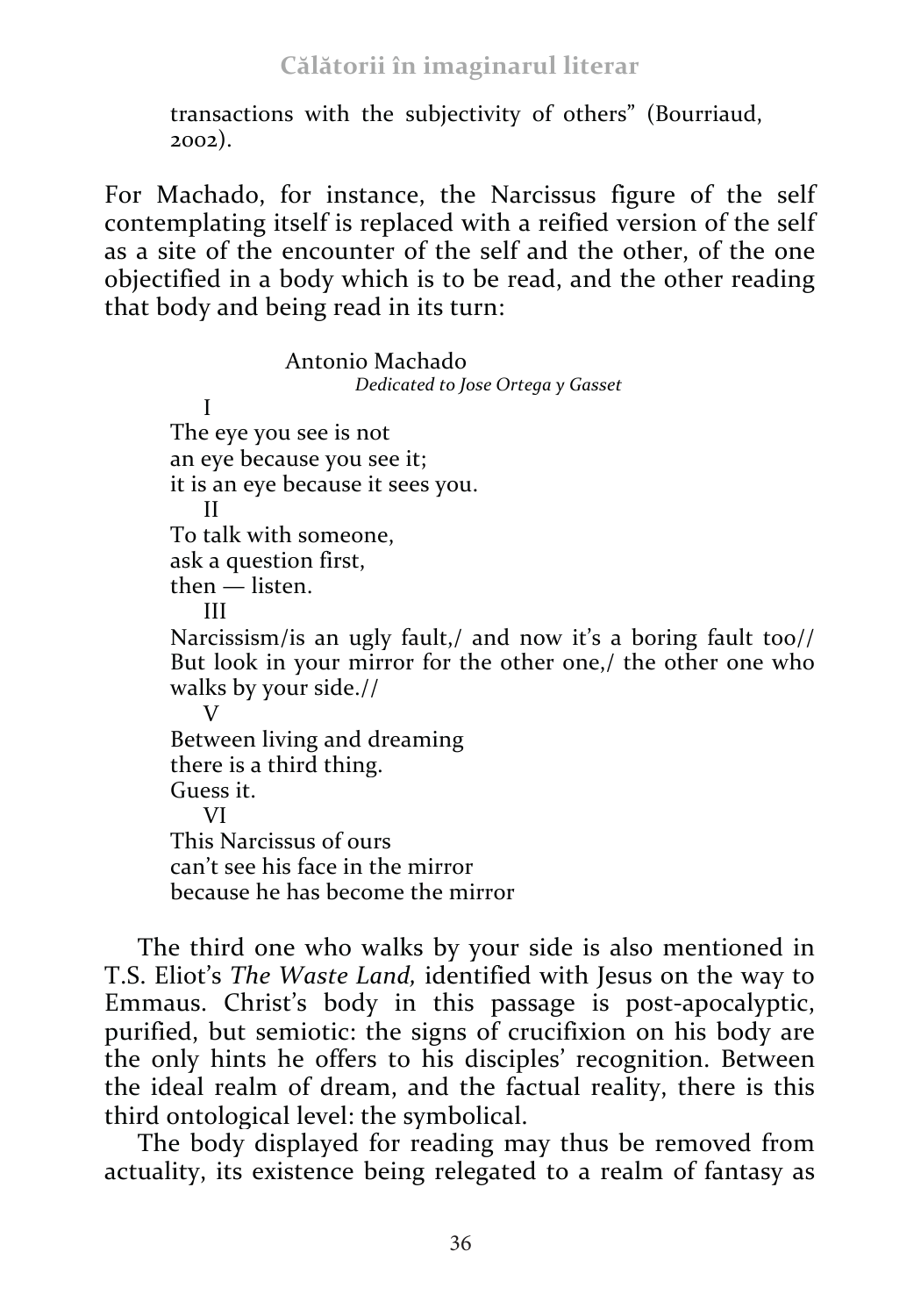the trysting place of life and death, of sanity and madness, of myth and reality.

In the Machado poem, the repellent Narcissistic body, delighting in its own image, is displaced by the locus of inscription whose meaning is shared by the self objectified in it and the other conteplating it. This troping coincides with the birth of Bloom as narrator in Joyce's *Ulysses* (the Ithaca episode). Narcissus is no longer his own image in the mirror, but an artefact, a statue in his room. Bloom the canvasser is hypostasied in his narrative of himself, wherein he is not cast in the body of wise Ulysses, but of merchant Sindbad, excelling in exchanging goods and senseless signifiers (Sinbad the Sailor and Tinbad the Tailor and Jinbad the Jailer and Whinbad the Whaler and Ninbad the Nailer and Finbad the Failer and Binbad the Bailer and Pinbad the Pailer and Minbad the Mailer and Hinbad the Hailer and Rinbad the Railer and Dinbad the Kailer and Vinbad the Quailer and Linbad the Yailer and Xinbad the Phthailer). The charade is resolved in a signifier which replicates the rhyme but also fills up with sense in that analytical language (predication meaning the same as that of which it is predicated) which has also characterised the previous catechism of Bloom and his teacher, Stephen, the artist: "Going to dark bed there was a square round Sinbad the Sailor roc's auk's egg in the night of the bed of all the auks of the rocs of Darkinbad the Brightdayler".

This semiotic third, a Hermeneutic mediator, may have had several epistemological roots: Peirce's Interpretant, William James's social self and symbolic interactionism, or the Vienna Circle of annalytical philosophy – Rudolf Carnap, Moritz Schlick, Hans Hahn, a. o.

As well as functionalism, the language philosophy of pragmatism and semiotics differed from the specifically modernist, structuralist binaries and cult of the autonomous, self-sufficient spatious form.

By contrast, the fantastic is based upon conventions of openness, vagueness, metamorphoses, split personalities, unbounded bodies that transgress not only their limits but the frontier between life and death, races, ontological levels, etc.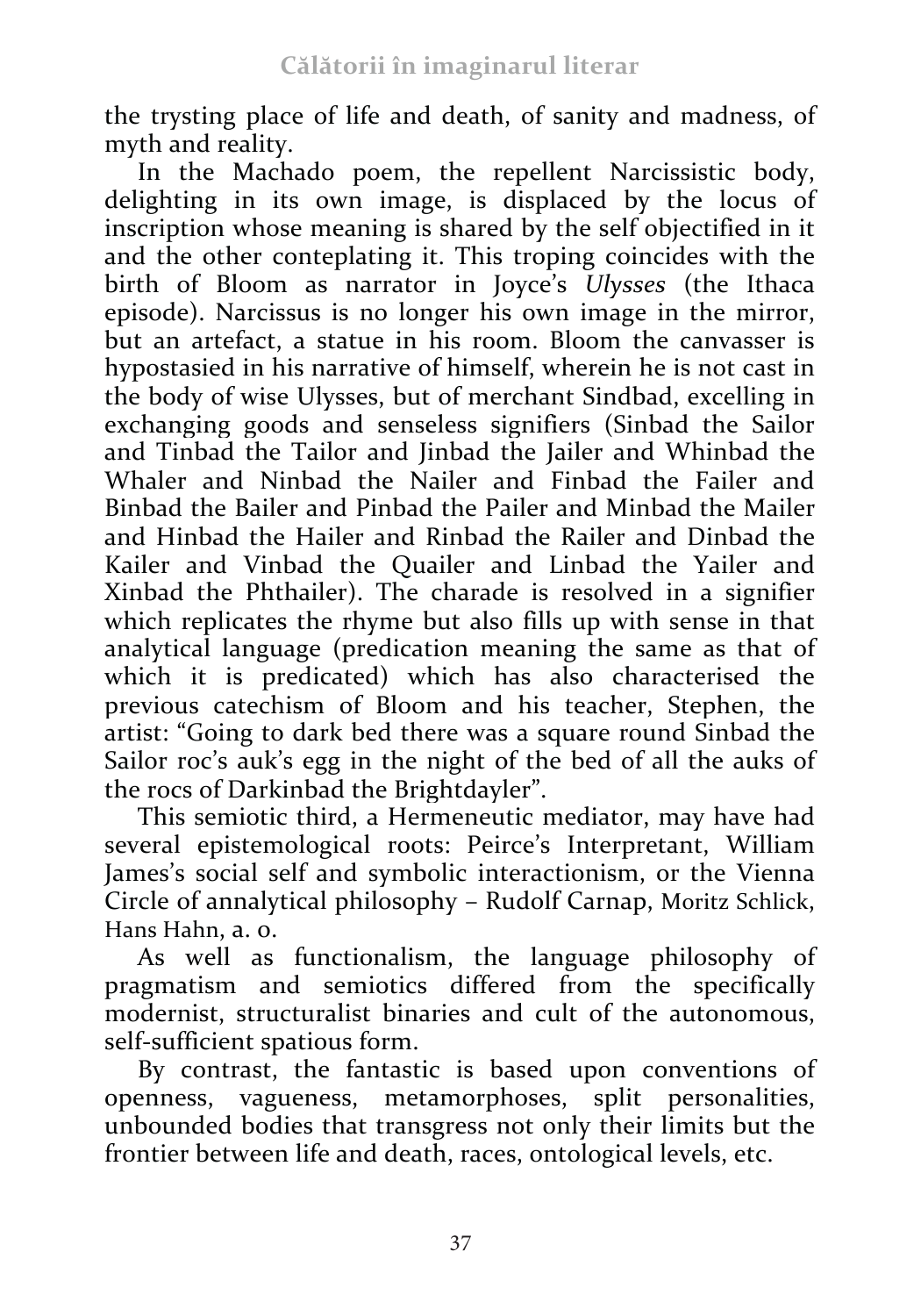A typology of otherness similar to that identified by John Jervis in the western tradition (*Transgressing the Modern: Explorations in the Western Experience of Otherness*, 1999) can also be used as interpretive frame of Mircea Eliade's inroads into the world of fantasy, gothic and the supernatural. John Jervis equates otherness first of all with carnival pleasure and the spectre of misrule threatening social order. Next in line come modernity's others –uncivilized nations, women, nature in the name of the European civilization, patriarchic values and cult of technological progress (conquest of the physical world). Thirdly, the othering experience is triggered by non-European races, blacks and hybrids.

Elide's exercise in fantasy entitled *Three Graces* is an ingenious intertext whose allusions are not random but generative of a semantic field centred on an incremental motif: the unity and diversity of being, the vacillation between monad and sprawl, coherence and chaotic proliferation.

The unity vector is confined to the realm of culture. Bookish allusions are replications of an original, core meaning. Uncontrolled proliferation emerges in the realm of nature. The conflict between the two is never resolved. The natural body will always resist rationalization, patterning. Eliade's title, *The Three Graces*, aplies both to myths and to women in the world. The former are stable in their meaning and representation: the Three Graces (Euphrosyne, Aglaea and Thalia ) the Fatal Sisters (Clotho, Lachesis and Atropos) sending further reverberations into the resonance chamber of Paul Valery's *La Jeune Parque*. The cultural object will always carry with it some justification, it will not yield to randomness, and the attempt to extrapolate this etiology to the realm of nature is absurd.

The four male protagonists – scientists who had once yielded to the lure of writing poetry – are trying without success to remember an event of their student years in Switzerland: their encounter with three young women whom they had baptised the three graces. Their falty memory causes contradictions, among which a remark about the story not being possibly real before the publication of *Two or Three Graces* by Aldous Huxley. Their reconstruction of those scenes is unconsciously driven by the desire to make it fit into the Huxley precedent. In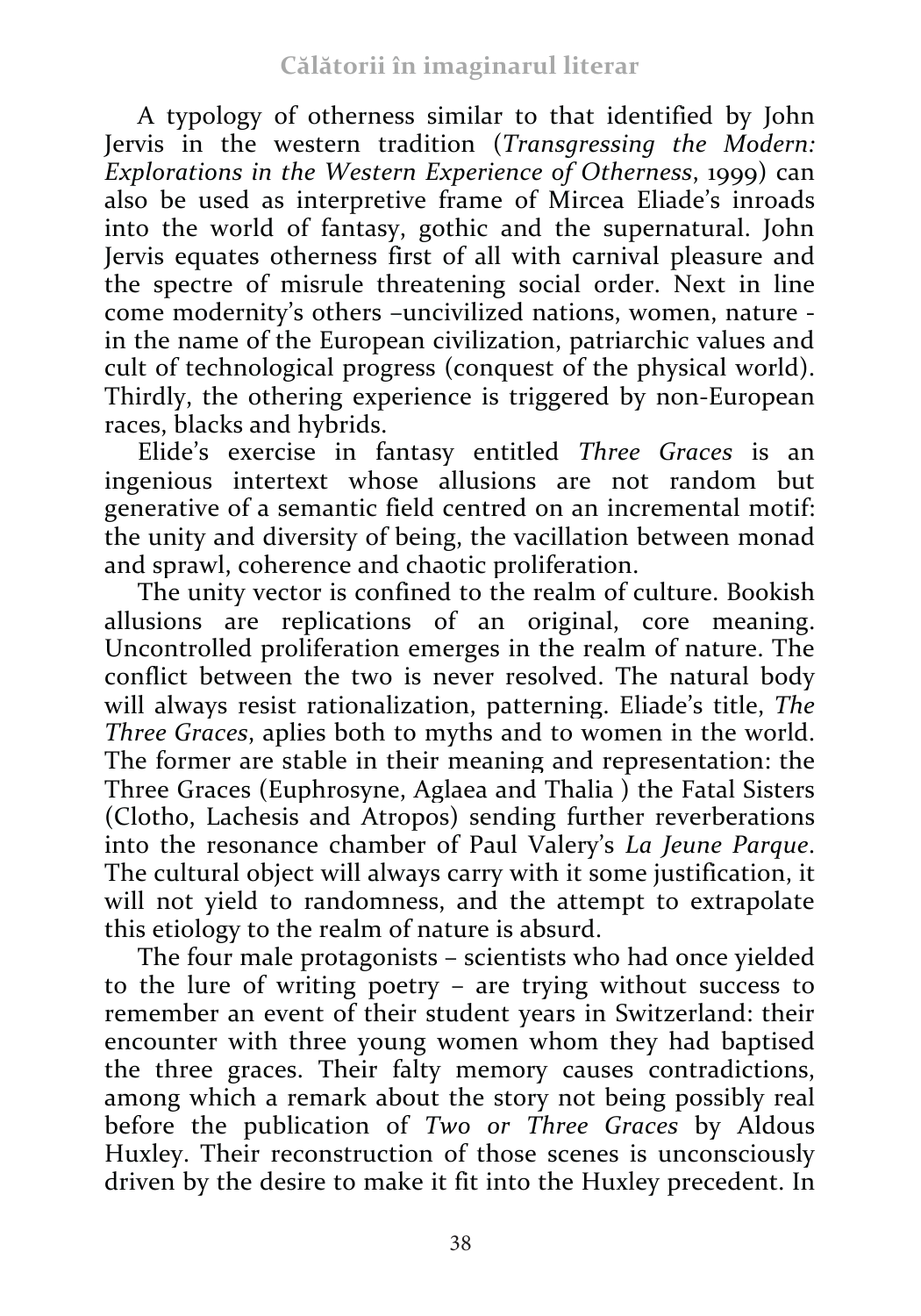Huxley's story, the four male characters enter upon various relationships with a woman, Grace, who does not seem to have a stable character of her own. She changes radically as she passes from one lover to another, and, as in the absence of a male's influence she lacks any distinctive features, it is impossible for her companions to say whether there is a third Grace after all.

Eliade uses the Huxley plot as an allegory of life's uncertainties and lack of substance. His male chracters, Professor Filip Zalomir, a specialist in botanical physiology, engineer Hagi Pavel and two doctors, Aurelian Tătaru and Nicoleanu, are the erudite members of a circle of narrators, the narrative scene being often dramatized in modernist novels (Conrad's *Heart of Darkness,* Joyce's *Ulysses*, Edith Wharton's *The Eyes*) as a display of male love of the intellect in counterdistinction to women's domestic or sexual concerns. Tătaru is a Faustian figure, a doctor doubled by a researcher obsessing with the possibility of healing cancer. He believes that the chaotic proliferation of tumours is due to a loss of the cells' teleological drives. The opposite case is the replication of an archetype, such as Goethe's *Urpflanze*. His experiments in forcing cells back into their teleological evolution are analogous to the alchemist's search for the elixir of life. He manages, not only to heal tumours, but even to reverse the process of aging. It happens, however, that the dogmatic and atheistic political regime in Romania at that time, acting through the secret police, is alarmed at the Professor's mythological talk about the eternal youth of Adam and Eve before the fall. The experiments come to an end, and Tataru's patients' condition is arrested middle way between youth and old age. For half a year they look old, whereas the other half restores them to their youthful look and desires. The three patients are nature which is but an imperfect copy of the prototype. Their names sound similar to those of the mythological Graces, but with a difference: Aglae, Frusinel, and Italia instead of Aglae, Euphrosyne, and Thalia. In this way they too may be said to be "two or three Graces..." Euphrosyne is modelled on Huxley's heroine: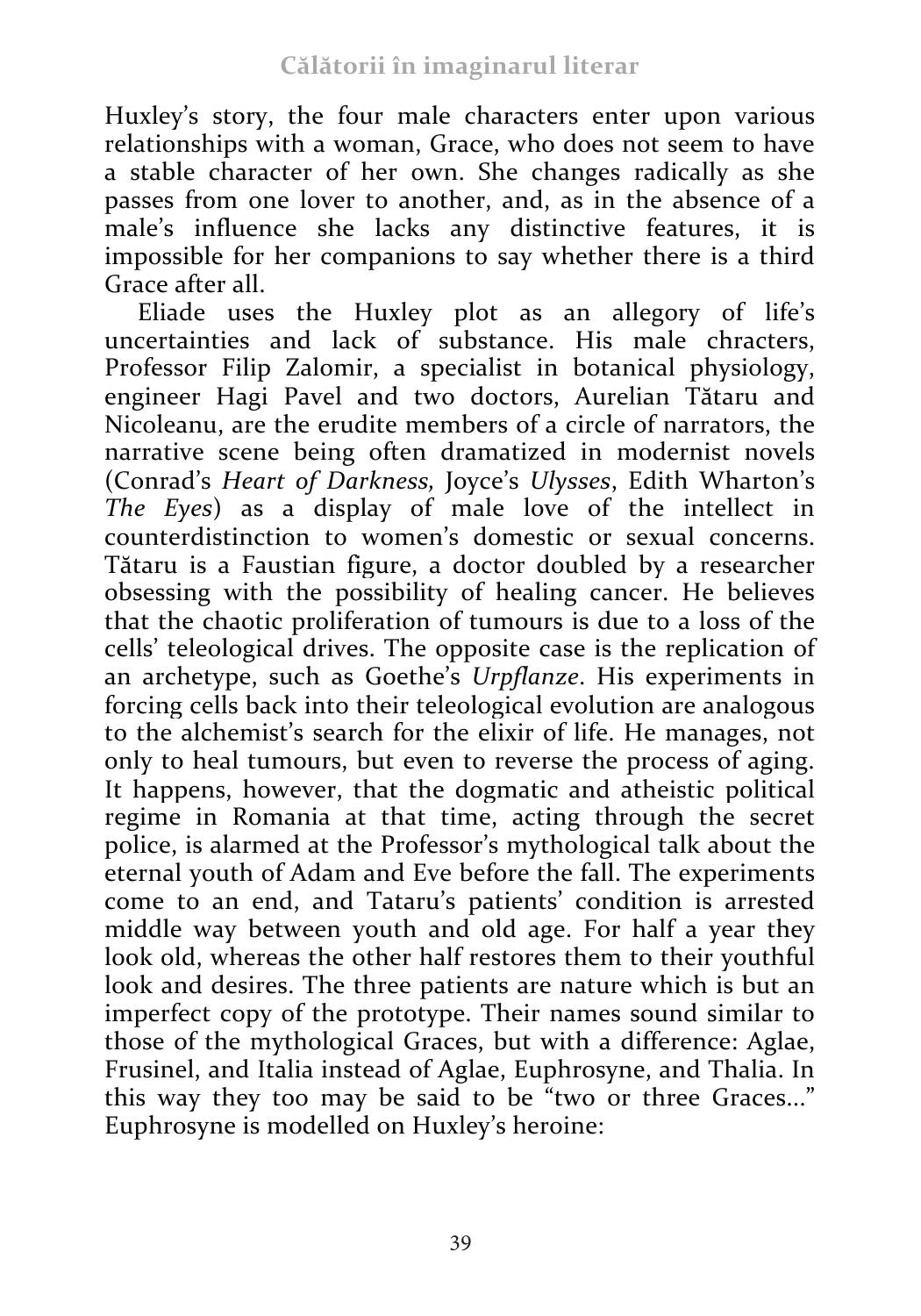"Frusinel, that is, Euphorsyne, **used two or even three names**. She had been married twice, divorced the first time, but the second man kept her, and Comrade Euphrosyne changed her ID as she saw fit." (our emphasis)

One more triad paralleling the Three Graces is what Shakespeare calls "Hecate's triple team:" Cynthia (the moon), Diana (on earth) and Hecate (in the underworld). They are believed to enter the world of mortals as in *A Midsummer Night's Dream*, that is, at the summer solstice. One of the three patients, Euphosyne, imagines herself as one of the Whitsun Rain Makers. As she feels the vigour of youth breething life into her aged body at Pentecost, she advances "naked, like a mad dandelion, with dishevelled hair, with her dress clutched in her hand" scaring Dr Tataru who takes a step back falling to his death down a sloping path. As well as Frankenstein, he is killed by his own unwise creation.

Stuck at the chalet by the ensuing inquiry, Zalomit takes a walk nearby coming upon a copper tablet which reads: *Les trois graces.* He feels relieved: "Obviously, I understand now!' he whispered happily. 'They are three and yet one; same body, although they are separate. A perfect, serene beauty; no other name would have suited them ...

The "one and the same body", though, is not of flesh and blood but a semiotic body, an inscription. It is the phrase designating them - *Les trois graces* – that resolves multiplicity of meaning into unity of the signifier.

The second text we are having in view is a short novel, *Miss Christina*. The plot is based upon a historical event, the peasants' uprising of 1907, when the landlady going by this name is killed, apparently not by the rebellious mob, but by a steward jealous of her lecherous ways. Miss Christina has been haunting her family for some time when a painter and an archeologist are invited to visit their house. Possessed by the sexually aroused ghost, Simina, a nymphet, is herself playing a game of seduction on the painter.

Eliade is once more faithful to the ambiguity of the natural/ supernatural superposition in a fantastic plot. Haunting, is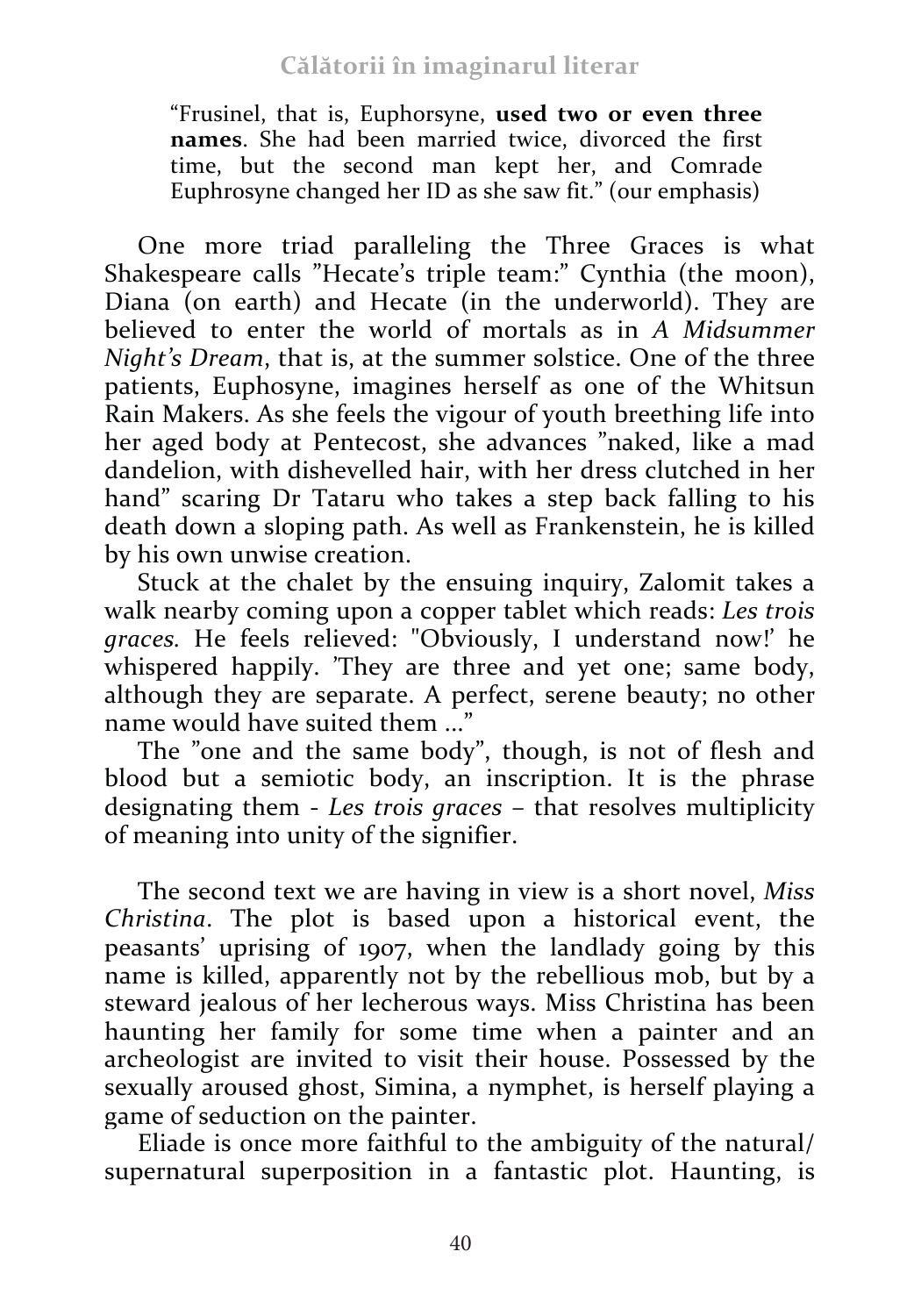suggested, may vey well be a local superstition, lying in the abyss of the human psyche in the same way in which archeological findings of prehistory had been collected by historian Vasile Pârvan.

The plot is cast on a scale similar to a story in the author's *Memoirs* (1980); as a teenager he had competed for a literary award writing a piece of fantasy whose holistic ambitions send our minds thinking about Borges' *Aleph*:

Soon after that I started a fantastic novel, planned on cyclopean dimensions: *Memoirs of a lead soldier*.[...] It was a novel of reckless proportions, encompassing not only universal history, but the whole history of the cosmos, from the beginnings of our galaxy to the present. The earth, the origin of life and the appearance of man. [...] For fragments of the lead of which it was made had witnessed the most important events in human history: the conquest of India by the Aryans, the destruction of Nineveh, the death of Cleopatra, the crucifixion of Jesus, the devastation of Rome by Alaric, the flight of Muhammad to Medina, the first two crusades and so on, to this day, when I also introduced recent events; for example, the battle of Marasesti. But before history, lead had existed - in the form of gas - in various cosmic conflagrations that led to the composition of the solar system and of the Earth. Her remembered the millions of years without life, he remembered the appearance of the first living things, the battles between the monsters of the Tertiary era and so on, until the appearance of man and the birth of the first civilizations ...

It is not the painter's fear of Cristina that prevails as the worst of all in his unusual experience of the supernatural. He feels he is being looked at by an absolute other, "unseen and unknown." As he recovers the strength of his will, the terror of the other subsides, which means that the other is buried in his unconscious.

The novel ends with a repeat situation – a threat of the peasants' rebellion as in times of old – and an apocalyptic fire. The painter feels he is being carried on some strangers's arms through the rooms of that boyar's mansion and his visions are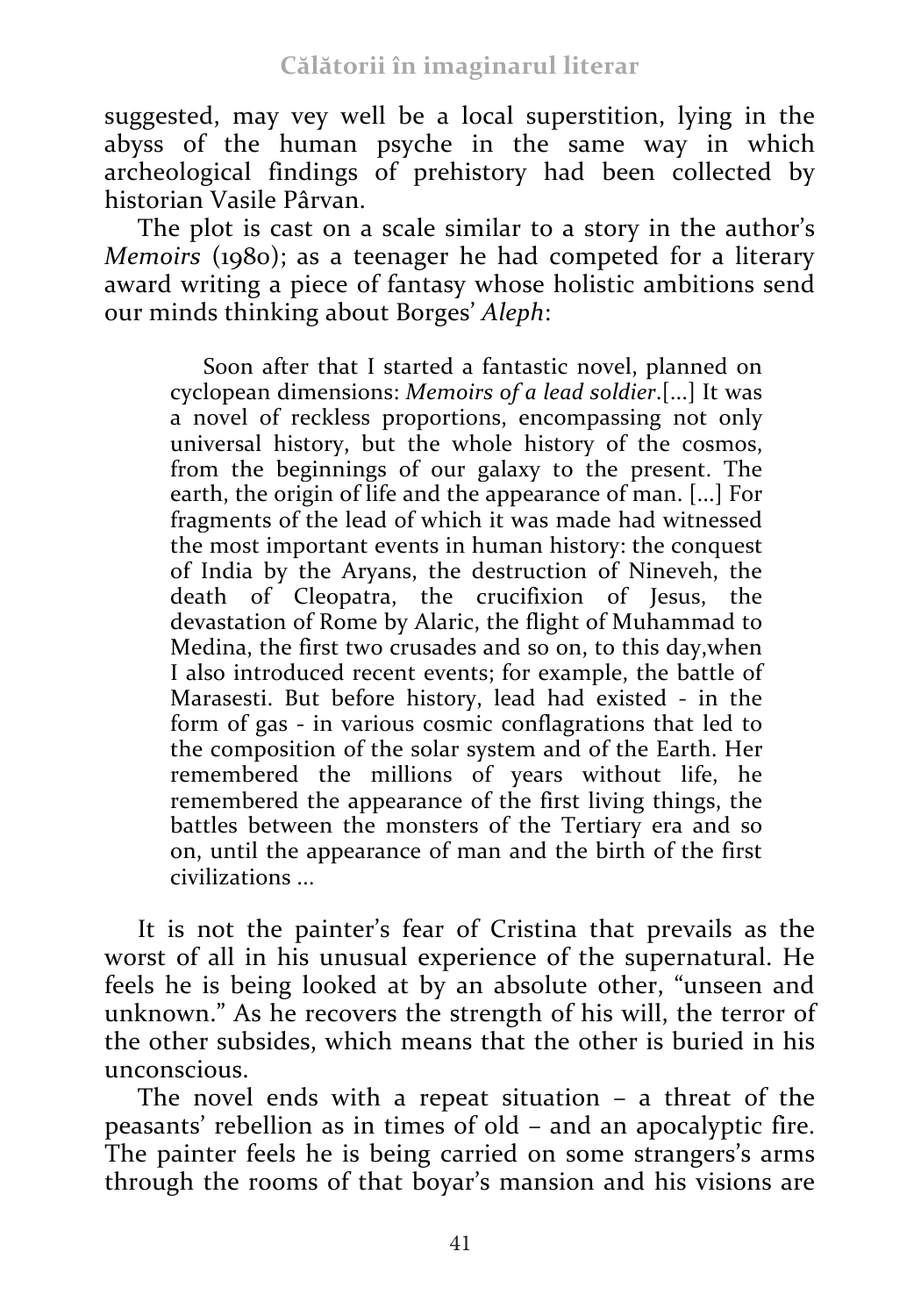scenes of the life that had been lived there a long time before the Parliamentary reform had dispossessed the big landowners of their lands and before they themselves had decayed in dignity and morality:

Around him, enchanted rooms kept changing. He passed through a large ballroom with gilded polycandres and crystal arrows, [...] he met elegant pairs loooking as if they had just stopped dancing, who looked at him confused, surprised. Gentlemen in black clothes, women with silk fans ... Then a strange room with lots of green tables and strangers playing cards without talking. Everyone looked at him in amazement, watching how he was being carried in the arms of some unseen men. Now they were going up the steps to a living room with old wooden furniture. [...] "The other house has caught fire now!" he heard a voice saying.

[...] He closed his eyes.

- How the boyars have all perished! ...

A whole social class had departed to another world: the painter and the boyars were strangers to one another. The apocalyptic fire reveals to the protagonist the reality that had vanished into empty images with a legend sounding like an epitaph.

The third text under consideration is the story *At the Gypsies'* which was written in Paris in 1959.

The nature/ culture conflict is still in place. The script of the protagonist exiting the historical world and turning back much later to an unfamiliar environment where nobody recognizes him is known from works as different as *Peter Rugg, the Missing Man,* by William Austin*, Rip Van Winkle*, by Washington Irving, *A Pebble in the Sky,* by Isaac Asimov, or *La planète des singes* (1963) by Pierre Boulle. All of them are allegories of some wrong political choice: they remain royalists in a country which had become a republic, free from the king's rule, they expose humanity to extinction through dangerous technological experiments, or allow themselves to sink to a subhuman condition.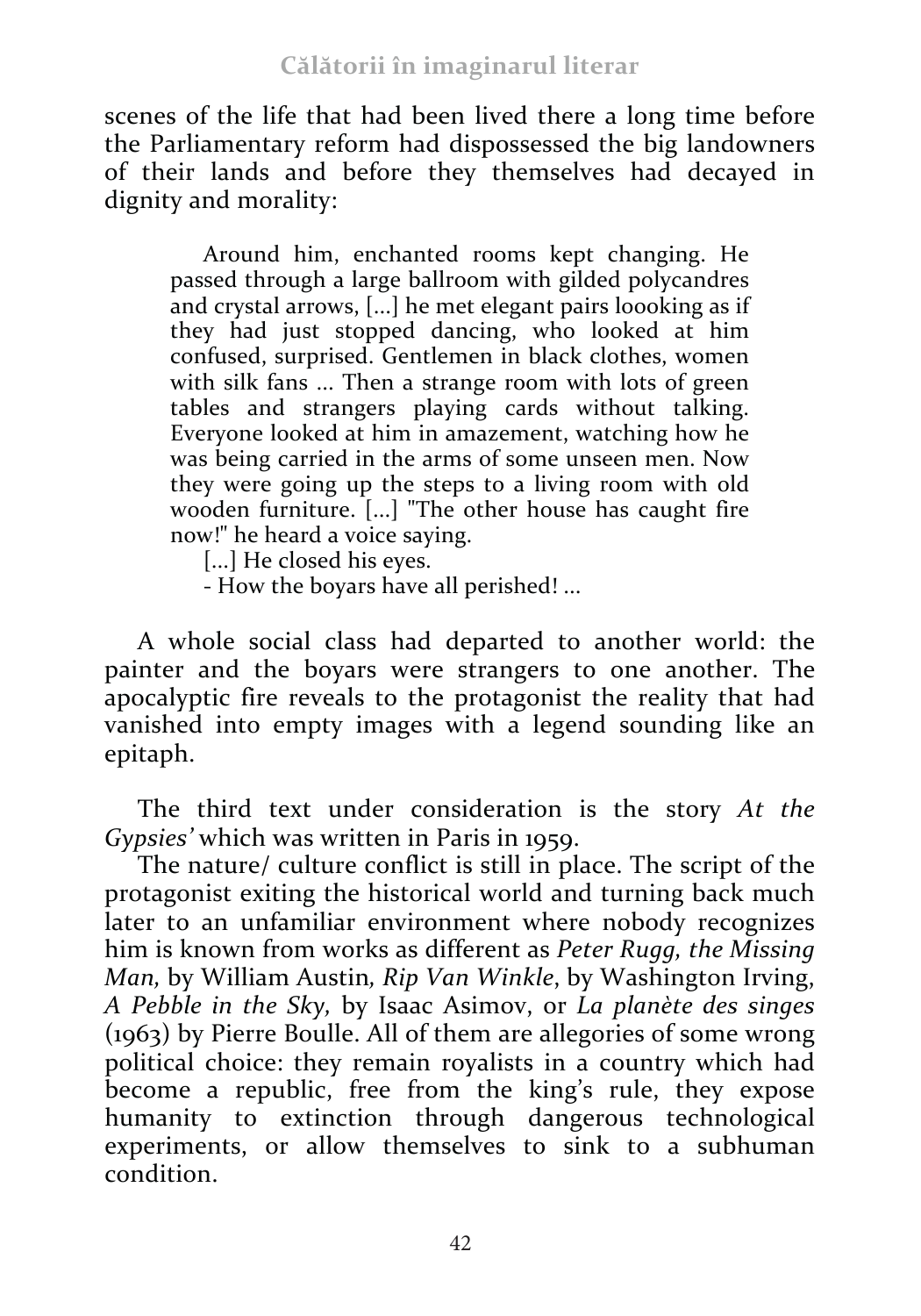Borrowing the main narrative thread, Eliade plays on the wrong choice as well, which this time is of an ethical nature.

A young piano teacher, Gavrilescu, leaves his sheet music behind at his pupil's home. The incident already suggests departure from art, from harmony and creation. He gets off the tram planning to return and recover his scores. On his way, he stumbles into a place he had already heard about as being some brothel run by gypsies. He goes inside thinking he might escape the hot air outside. He is invited to stay and choose a mistress. He chooses three women who ask him to guess their ethnicity. Gavrilescu applies his list of stereotypes, and is surprised to be told that he had guessed wrong. Nature is unpredictable:

Of course he guessed them the moment he saw them. The one that stepped towards him, completely naked and very dark, with dark hair and dark eyes, was undoubtedly the gypsy. The second, naked as well, except for a pale green voile, had an unnaturally white body and shining like ivory and in her feet she was wearing golden shoes. This could only have been the Greek woman. The third was the Jewish woman. She had a long skirt of dark red tafeta which squeezed her body in the middle, leaving her chest and her shoulders naked. And the thick hair, bright red, was bound and braided in a complex braid at the top of her head.

Rejected by the historical world, Gavrilescu returns to the brothel where he has the chance to choose the decent woman he had once loved and deserted. If previous scenes had vaguely hinted at his shallow character and moral fallacy (he loses his garments which leave naked a decayed body much older than his actual age, or he gets wrapped up in curtains which look like shrouds), this time he is taken by Gerhard – his former love - in a coach whose driver is a messenger of death.

If the natural body is permanently breaking loose from patterns and attempted order and signification, a dead body in a grave will be marked by a sign, *sema*, as in ancient Greece. Gavrilescu's death is an allegory of his meaningless life since the moment he had drifted away from the righteous course. For the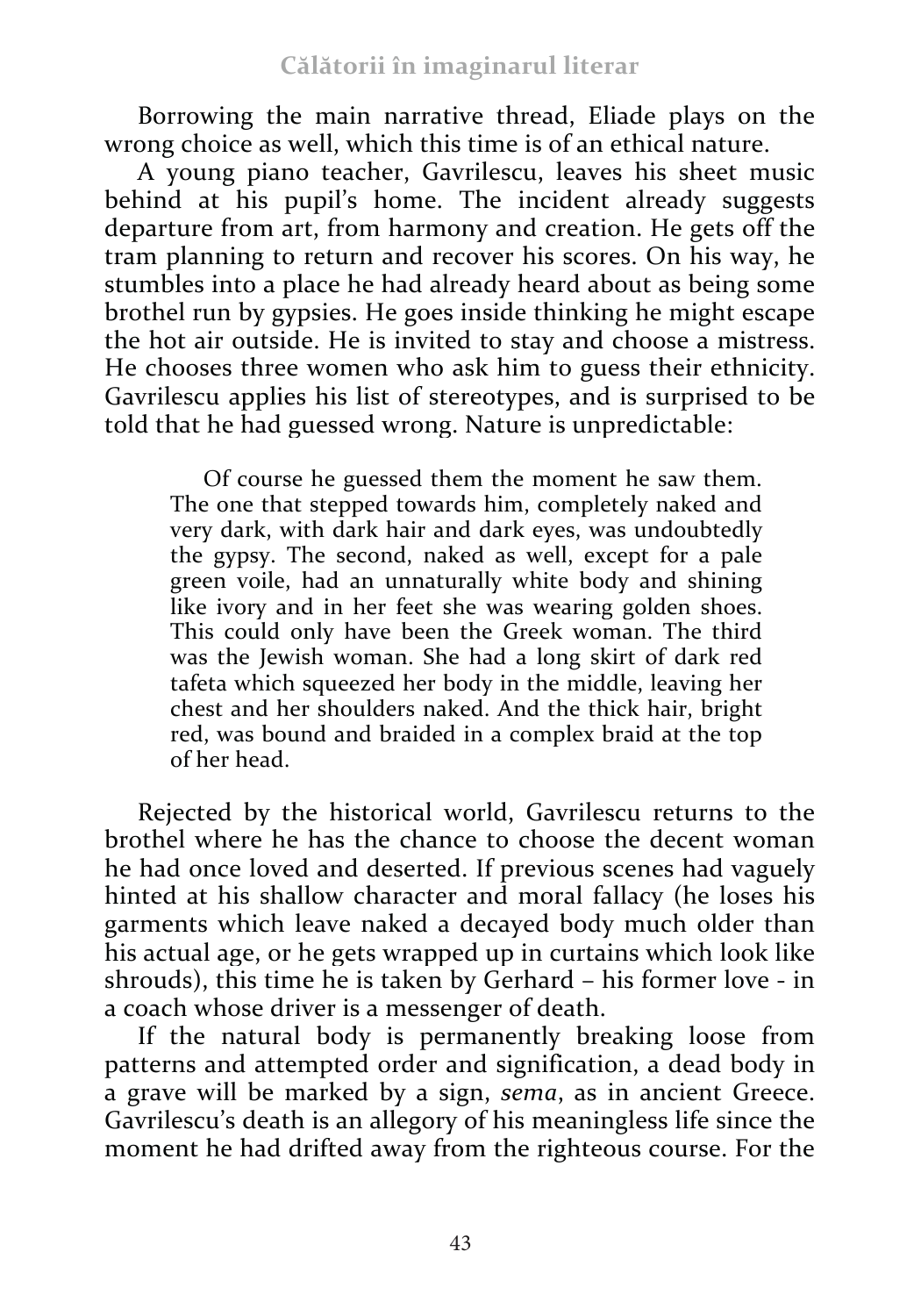third time otherness takes the form of a negatively assessed body, whether gendered, classed or raced.

## **References**:

- Bourriaud, Nicolas. (2002). *Relational Aesthetics*. Les presses du reel. www.lespressesdureel.com
- Hart, J. (2015). Introduction to *The Poetics of Otherness.* Palgrave Macmillan, New York. https://doi.org/10.1057/9781137477453 \_1
- Jervis, John. (1999). *Transgressing the Modern: Explorations in the Western Experience of Otherness*, John Wiley and Sons Ltd, United Kingdom.
- Kleiner, Elaine L. (1992). "Romanian 'Science Fantasy' in the Cold War Era (La "Science-fantaisie" roumaine pendant la guerre froide). *Science Fiction Studies*, vol. 19, no. 1, 1992, pp. 59–68. *JSTOR*, www.jstor.org/stable/4240121.
- Lacan, Jacques. (1966). THE SEMINAR OF JACQUES LACAN. BOOK XIV. *The logic of phantasy*. 1966-1967. Translated by Cormac Gallagher from unedited French manuscripts.
- http://www.lacaninireland.com/web/wpontent/uploads/2010/06/ THE-SEMINAR-OF-JACQUES-LACAN-XIV.pdf
- Layton, Robert. (2011). *Aesthetics: The Approach from Social Anthropology.* DOI: 10.1093/acprof:oso/9780199691517.003. 0012
- Park, Jeong O. (2009). *The Specifics of Mircea Eliade's Fantastic Novels.*  International Area Studies Review (IASR**),** Volume: 12 issue: 3, page(s): 169-179 https://doi.org/10.1177/ 223386590901200310
- Schellekens, Elisabeth and Peter Goldie. (2011). *The Aesthetic Mind: Philosophy and Psychology.* Published to Oxford Scholarship Online: January 2012
- Trouillot, M.R. (2003) *Anthropology and the Savage Slot: The Poetics and Politics of Otherness.* In: Global Transformations. Palgrave Macmillan, New York. https://doi.org/10.1007/978-1-137- 04144-9\_2

**≈≈≈≈≈≈≈≈≈≈≈≈≈≈≈≈≈≈≈≈≈≈≈≈≈≈≈≈≈≈≈≈≈≈≈≈≈≈≈≈≈≈≈≈≈≈≈≈≈≈≈≈≈≈≈**

**Professor Dr. Habil. Maria-Ana TUPAN** is currently appointed to the Doctoral School of Alba Iulia University, Romania **(**m\_tupan@yahoo.com**)**. From 1991 to 2014, Tupan taught courses in the history of British literature and in applied literary theory at Bucharest University. Senior Fulbright